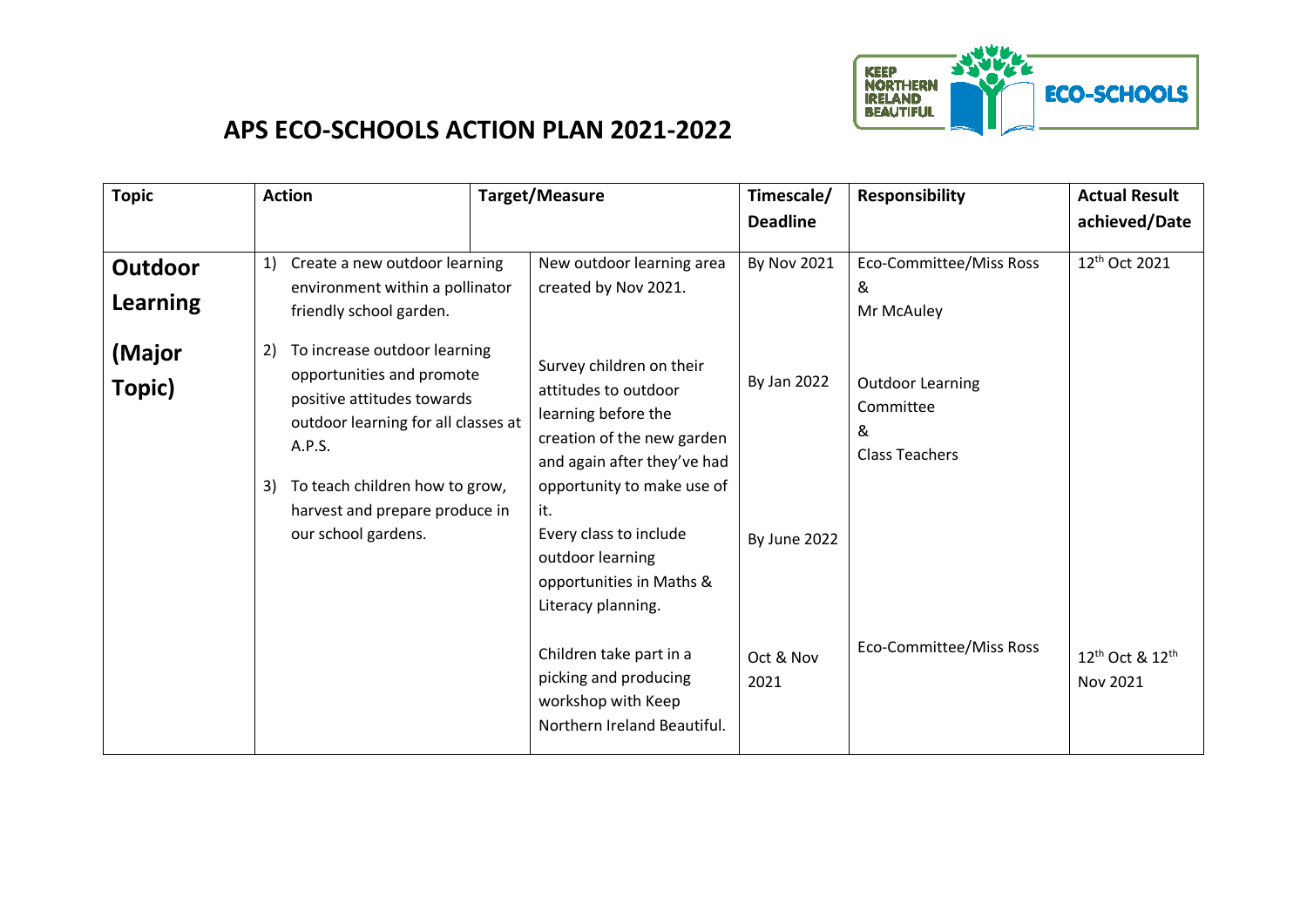

## **APS ECO-SCHOOLS ACTION PLAN 2021-2022**

| <b>Topic</b>                         | <b>Action</b>                                                                                                                                                                                                                                                                                               | Target/Measure                                                                                                                                                                                                                                                                                                                                                                     | <b>Timescale/Deadline</b>  | <b>Responsibility</b>                                             | <b>Actual Result</b><br>achieved/Date |
|--------------------------------------|-------------------------------------------------------------------------------------------------------------------------------------------------------------------------------------------------------------------------------------------------------------------------------------------------------------|------------------------------------------------------------------------------------------------------------------------------------------------------------------------------------------------------------------------------------------------------------------------------------------------------------------------------------------------------------------------------------|----------------------------|-------------------------------------------------------------------|---------------------------------------|
| <b>Biodiversity</b><br>(Minor Topic) | 1) To increase<br>habitats and food<br>sources for wildlife<br>and mini-beasts<br>within school<br>grounds.<br>2) To improve<br>knowledge of the<br>biodiversity within<br>school grounds.<br>3) To increase<br>knowledge of ways<br>we can support<br>biodiversity in school<br>and in our own<br>gardens. | To create a new<br>pollinator friendly<br>orchard.<br>To grow nectar rich<br>flowers and caterpillar<br>food plants.<br>To repair/make bird<br>feeders and bug hotels.<br>To audit biodiversity<br>within the school<br>grounds, before and<br>after planting the new<br>garden area.<br>To have children share<br>ideas of how they<br>support wildlife in<br>school and at home. | By Oct 2021<br>By May 2022 | Every class & teacher<br>Eco-Committee/Miss<br>Ross<br>Mr McAuley |                                       |